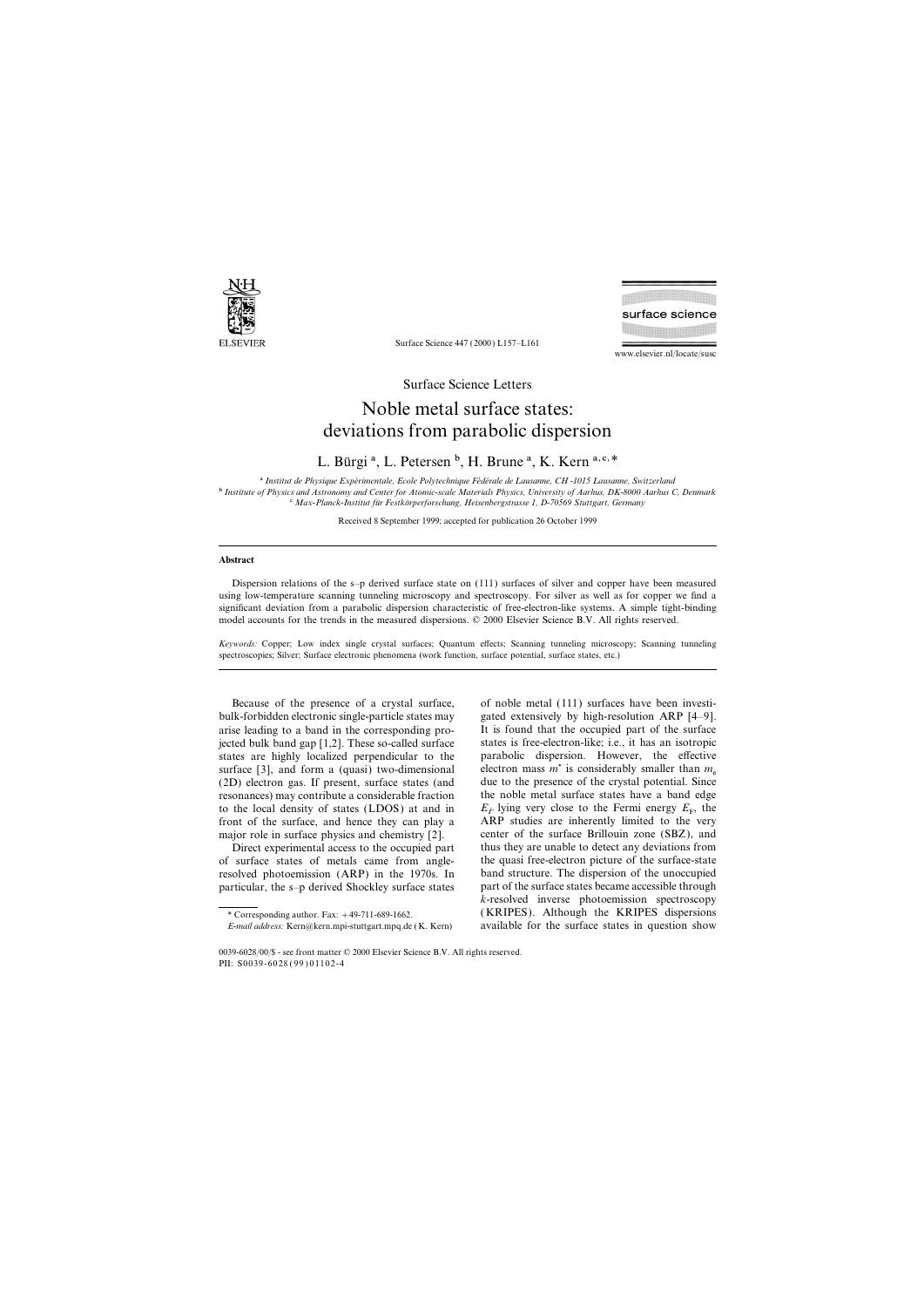no significant deviation from parabolic behavior either  $[10-12]$ , the values deduced for  $m^*$  depend on the energy/momentum interval used for fitting the parabolic dispersion to the experimental data. Furthermore, the values are usually larger than the corresponding ARP values and differ from one group to another [10,12]. The interval dependence was interpreted in terms of the expected flattening of the dispersion towards the SBZ boundary [11]. Altogether, it is not clear to what extent the bands of these surface states deviate from the parabolic free-electron-like behavior.

With scanning tunneling microscopy (STM), new and fascinating access to the *local* electronic structure of surfaces has emerged. Through local,<br>structure  $\frac{Fig. 1.$  Typical d*I*/d*V* data perpendicular to a straight descend-<br>spatially resolved differential conductance spectra ing Cu(111) step obtained by averaging spatially resolved differential conductance spectra<br>differential conductance spectra are  $dI/dV$ , STM offers direct access to the surface<br>LDOS [13,14]. (*I* and *V* are the tunneling current<br>differential conductance of 3 n and the applied bias voltage, respectively.) Furthermore, the surface Fermi contour is directly accessible [15]. The advantages of STM are the studies. To do so we have recorded d*I*/d*V* images ability to easily access states both below and above at descending straight step edges for different  $E<sub>F</sub>$ , the inherently well-defined position of the Fermi level, and the very good energy resolution oscillations in these images, the wave vector corre-(better than 1 meV ) in scanning tunneling spectra sponding to every energy can be inferred. We find [16]. Also, the real-space imaging properties of a significant deviation from free-electron behavior STM allows for easy evaluation of the amount of for wave vectors exceeding  $0.4\overline{\rm{FM}}$ . surface impurities (adsorbates) with a very high The experiments were performed with a homesensitivity. However, contrary to ARP and built, low-temperature, ultrahigh vacuum scanning KRIPES, STM is not a priori sensitive to the tunneling microscope (UHV-STM) described elsein-plane wave vector  $k_{\parallel}$ . Only via the Friedel-like  $\Delta$  LDOS oscillations around static scatterers (e.g., were cleaned by sputter–anneal cycles, resulting in point defects and step edges) does  $k_{\parallel}$  manifest itself in STM measurements. STM has repeatedly been used to map the dispersion relation for s–p derived measurements have been performed at  $T=4.9$  K, surface-state electrons on noble metals by measur- with a tungsten tip and the bias voltage *V* applied ing the wavelength of such LDOS oscillations at to the sample. The d*I*/d*V* data were acquired different energies [17-20]. But all these STM simultaneously with the constant-current "topogstudies were limited to  $k_{\parallel}$  vectors in the very center of the SBZ  $(k_{\parallel} < 0.2 \text{TM})$ , and thus no deviation tions and by the lock-in technique with a sinusoidal of the dispersion relations from a parabolic beha-<br>bias modulation of  $\Delta V$  (peak-to-peak). With of the SBZ  $(k_{\parallel} < 0.2\overline{\rm{NM}})$ , and thus no deviation vior could be detected.  $\sim$  5.5 kHz, the frequency of the bias modulation

temperature STM study of the band structure back loop.  $E(k_{\parallel})$  for the Shockley surface states on Ag(111)  $\lbrack \text{Out}(111) \rbrack$  Cu(111). We have measured  $E(k_{\parallel})$  along  $\overline{\Gamma}$ M over an extended range of the SBZ  $(0 < k_{\parallel} < 0.6$ M), contrary to previous STM edge. To do the measurements we chose surface



energies. From the wavelength of the Friedel-like

where [20]. The Ag(111) and Cu(111) surfaces terraces several 1000  $\AA$  wide with less than 0.05% impurity atoms of unknown chemical identity. All raphy" image, under closed feedback-loop condibias modulation of  $\Delta V$  (peak-to-peak). With In this letter we present a high-resolution low- was chosen above the band width of the feed-

> Fig. 1 shows  $dI/dV$  data perpendicular to  $\langle 110 \rangle$ -oriented monoatomic steps of a Cu(111) surface. *x* characterizes the distance from the step

SURFACE SCIENCE CE STRS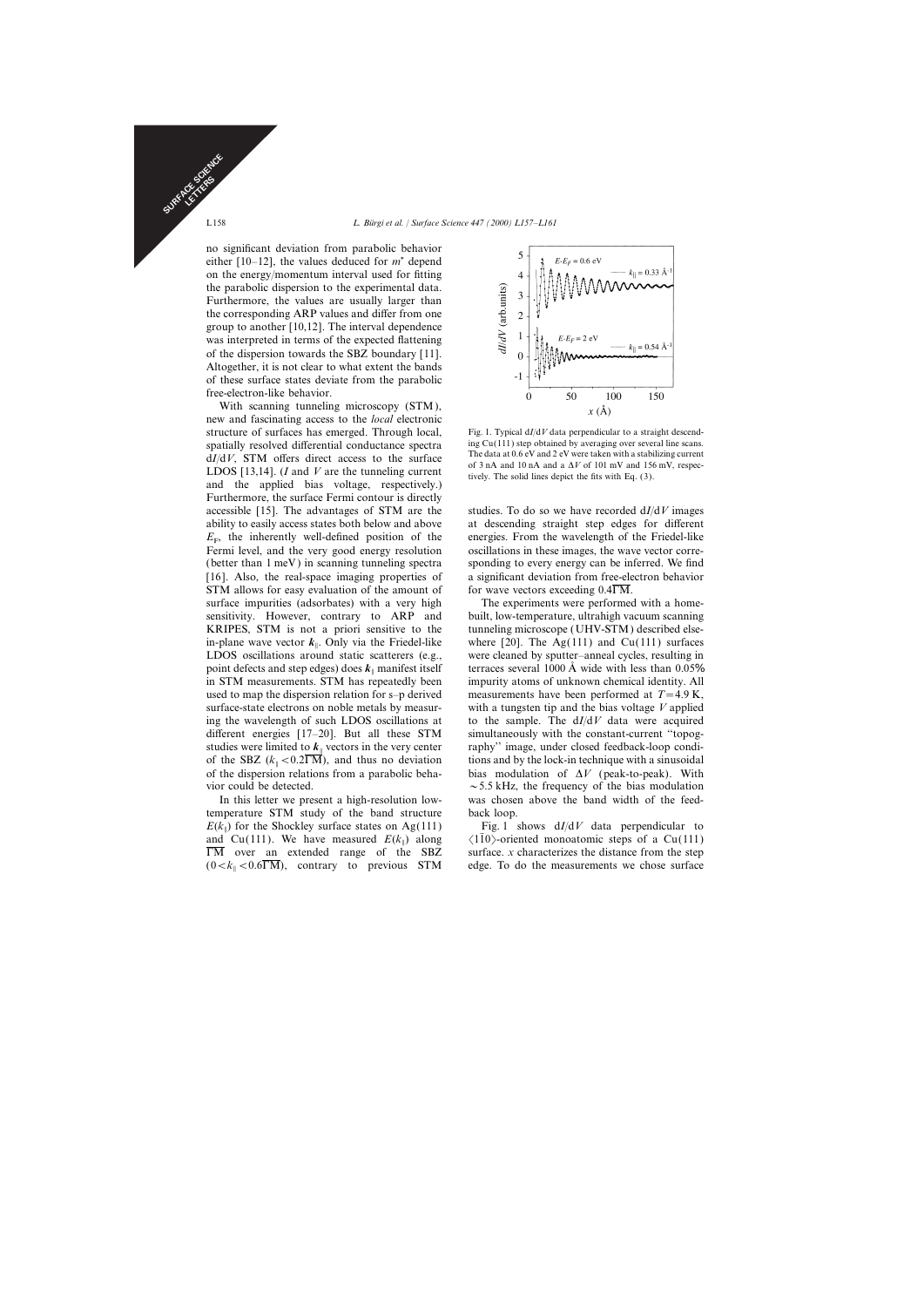spots bare of impurities. Since d*I*/d*V* is a quantity roughly proportional to the surface LDOS [14], the clearly visible spatial oscillations in Fig. 1 are a direct consequence of Friedel-like oscillations in the surface-state LDOS. We have been able to observe these oscillations over many periods, and thus our measurements are very sensitive to the wave vector. Note the different oscillation periods for different energies: the higher the energy, the shorter the wavelength.

In order to extract the dispersion relation over an extended region of the SBZ we analyzed our d*I*/d*V* line scans as outlined in the following. It is well established that, for bias voltages  $V > 0.3$  V and *x* not too close to the step edge  $(x > \pi/k_{\parallel})$ , the did *x* hot too close to the step edge  $(x > h/n_{\parallel})$ , the lateral variations in the closed feedback-loop  $dI/dV$ signal are proportional to the spatial variations in the surface LDOS,  $\rho_s$  [17,18,21]. To model the surface LDOS  $\rho_s$  at a [110] step let us consider a 2D electron gas with a dispersion given by  $E'(q_x, q_y)$ , where  $(q_x, q_y)$  characterize the 2D Bloch  $\mathcal{L}(q_x, q_y)$ , where  $(q_x, q_y)$  characterize the  $\mathcal{L}$  Bloch<br>wave vectors. The *x*-axis has been chosen perpendicular to the [110] step direction; i.e.,  $q_x$  is Fig. 2. (a) First SBZ of an fcc (111) surface. The tight-binding along  $\overline{LM}$  (see Fig. 2a). We assume that dispersion relation from Eq. (4) is plotted in gray scales. along  $\overline{\text{TM}}$  (see Fig. 2a). We assume that  $E'(q_x, 0) \le E'(q_x, q_y)$  for all  $(q_x, q_y)$ , which is cer-<br>for  $G_0(111)$  all contracts the surface-state Fermi contour  $E'(q_x, 0) \le E'(q_x, q_y)$  for all  $(q_x, q_y)$ , which is cer-<br>tainly fulfilled for our systems and the SBZ region<br>enclosed by the black circle ( $k_{\text{max}}$ ), where the tight-binding disof interest  $[4-12]$ . The step is modeled as an persion can be considered isotropic. (b) Tight-binding surfaceelectron reflector of reflectivity  $r^2(q_x)$  and phase state band along high-symmetry lines of the SBZ. shift  $-\pi$  [22]. Since the bulk electrons efficiently screen the mutual Coulomb interaction between be treated as uncharged particles.  $\rho_s$  in the presence of a step edge is then readily calculated to yield

$$
\rho_{s}(E, x) = \rho_{b} + \int_{0}^{k_{x}} dq_{x}[1 - r(q_{x})
$$
\n
$$
\times \cos(2q_{x}x)]w(q_{x}, k_{x}),
$$
\n(1)

where  $\rho_b$  is the bulk contribution to the surface *x*)  $\beta_6(E, x) = \rho_b + L_0[1 - r(k_x)J_0(2k_x x)],$ <br>
LDOS,  $k_x$  is given by  $E'(k_x, 0) = E$ , and  $w(q_x, k_x)$   $\rho_s(E, x) = \rho_b + L_0[1 - r(k_x)J_0(2k_x x)],$  (2)  $2D\sigma S$ ,  $\kappa_x$  is given by  $L(\kappa_x, \sigma) = L$ , and  $w(q_x, \kappa_x)$ <br>is a weight function depending on the exact form where *J* of the crystal potential [i.e., the dispersion relation  $E'(q_x, q_y)$ . For normal 2D electron gases and *k*  $\mu$ (*q*<sub>x</sub>, *q*<sub>y</sub>)]. Tot homal 2D election gases and not too close to the SBZ boundary,  $w(q_x, k_y)$ strongly peaked at  $q_x = k_x$ ; e.g., for freeelectrons  $w^{0}(q_{x}, k_{x}) = 2m^{*}/(\pi^{2}h^{2}\sqrt{k_{x}^{2} - q_{x}^{2}})$ . Thus,  $dI/dV(V, x) = A - B \exp(-|x|/l)J$ as a consequence of this property of  $dI/dV(V, x) = A - B \exp(-|x|/l)J_0(2k_x x)$ , (3)  $w(q_x, k_x), \rho_s(x)$ 



inner white circle  $(k_F)$  depicts the surface-state Fermi contour for Cu(111). All our mesurements have been limited to the area enclosed by the black circle  $(k_{\text{max}})$ , where the tight-binding dis-

period  $\pi/k_x$  independent of the exact form of these surface-state electrons [21,23], the latter can  $w(q_x, k_x)$ . Since we are only interested in the oscil-<br>he treated as unabarged particles, a in the presence in the presence lation period (i.e., wave vector), we therefore can of a step edge is then readily calculated to yield also choose the free-like  $w^0(q_x, k_x)$  to interpret our data. The fact that deviations of the dispersion relation from free-electron-like behavior turn out ) (1) to be rather small further justifies this (see below).  $(\times \cos(2q_x x)] w(q_x, k_x),$ <br>With the free-like  $w^0(q_x, k_x)$  and a reasonable  $q_x$ <br>dependence of *r*, Eq. (1) simplifies to [21] ), while the same  $w(q_x, \kappa_x)$  and a reason dependence of *r*, Eq. (1) simplifies to [21]

$$
\rho_{s}(E, x) = \rho_{b} + L_{0}[1 - r(k_{x})J_{0}(2k_{x}x)],
$$
\n(2)

where  $J_0$  is the zero-order Bessel function, and  $L_0 = m^*/(\pi h^2)$  is the density of states of the freelike 2D gas. Under the conditions of our experi-) is ment  $dI/dV$  is directly proportional to  $\rho_s$  [21], and  $\therefore$  e.g., for free-like therefore  $dI/dV$  results directly from Eq. (2),

$$
dI/dV(V, x) = A - B \exp(-|x|/l)J_0(2k_x x), \qquad (3)
$$

where  $A$  and  $B$  are constants,  $l$  is an effective mean

SURFACE SCIENCE LETCE OF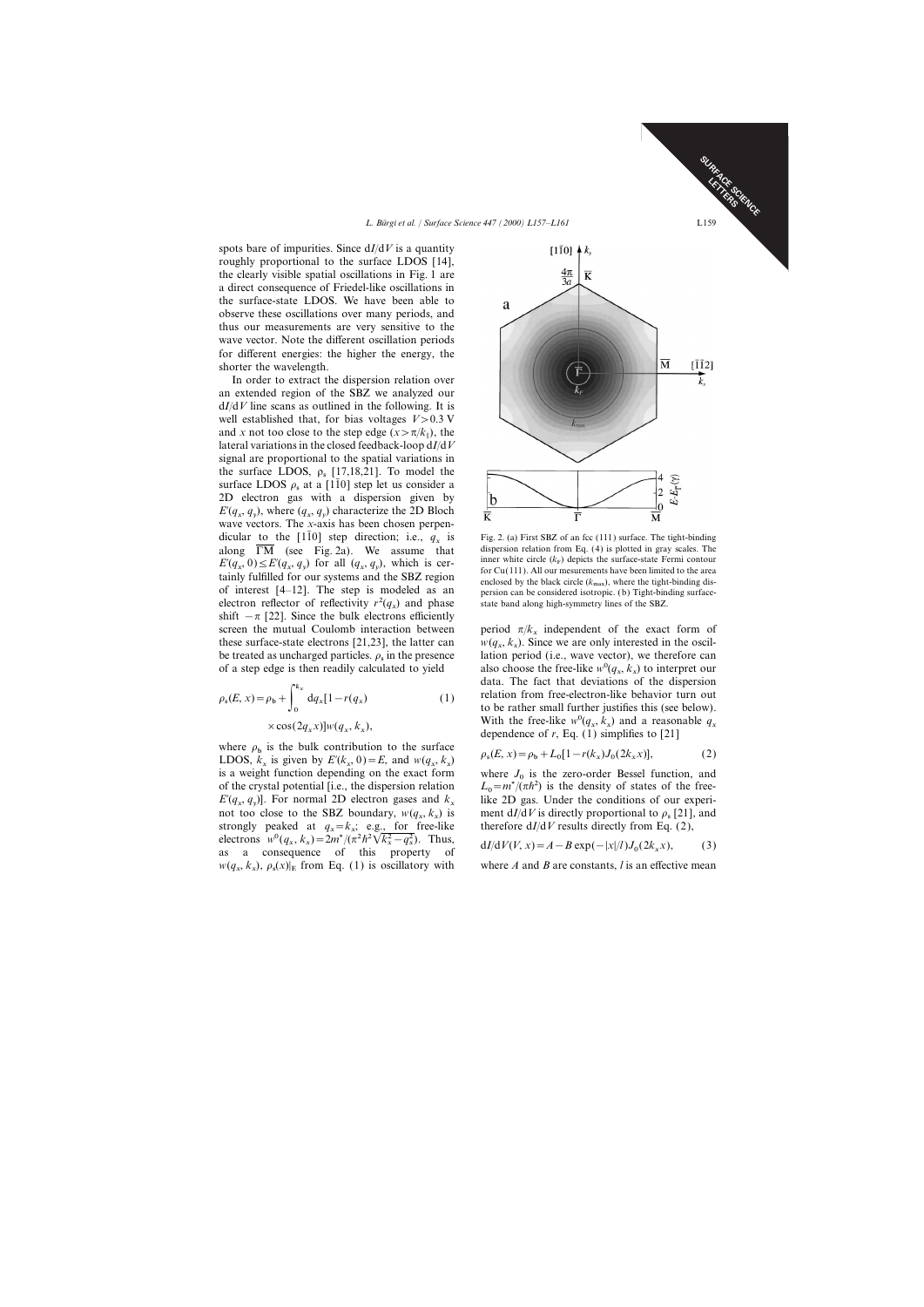

The term  $\exp(-|x|/l)$  term accounts for inelastic But we are not aware of any such calculation processes and the bias modulation  $\Delta V$ , both of giving results over the extended  $k_{\parallel}$  range studied which damp the oscillations away from the step here. Therefore, we discuss our data with simple [21]. Neither the bias modulation nor inelastic general models. First of all, the nearly free-electron

copper taken at different energies we obtain  $k_x(E)$ , and thus the dispersion relation along  $\overline{\text{TM}}$  shown in Fig. 3. The data points in Fig. 3 are averaged over several independent data sets measured at with a simple tight-binding model [27,28]. This different  $\langle 110 \rangle$ -oriented steps, with different tips model considers a single s-band in an infinite and different tunneling impedances. The absence of lattice cleaved along some crystallographic direcan influence of the latter on our measurement has tion. We have adopted the formalism given in<br>been checked by measuring  $k_a$  at fixed bias and a Ref. [27] to a (111) surface of an fcc crystal, been checked by measuring  $k_{\parallel}$  at fixed bias and a<br>stabilizing current that has been varied by a factor leading to the following surface-state dispersion: stabilizing current that has been varied by a factor of 100 around the usual values. Thus, the presence of the tip — i.e., the tip-induced electric field or tip–surface interactions — does not influence the measured wave vectors. By far the largest contribu tion to the error in  $k_{\parallel}$  (not shown in Fig. 3) comes  $-2 \cos\left(\frac{y}{2}\right) \cos\left(\frac{y}{2}\right)$  (4)<br>from the uncertainty in the STM piezo calibration from the uncertainty in the STM piezo calibration of about 5%. We have not been able to measure where *a* is the next-nearest-neighbor distance the dispersion relation beyond energies of about  $(2.89 \text{ Å}$  and  $2.56 \text{ Å}$  for silver and copper, 3.5 eV since the decrease in the step reflection amplitude with increasing energy leads to a decrease in the LDOS oscillation amplitudes. Anyway, tunneling experiments are limited to energies smaller respectively, and  $U_0$  is the one-center surface per-<br>than the work function of typically  $3.5-5$  eV, since turbation matrix element as defined in Ref. [27].

the tunneling barrier breaks down when *eV* approaches the value of the work function.

It becomes clear from Fig. 3 that the measured dispersion relations for the silver as well as for the copper surface state (resonance) deviate considerably from free-electron-like behavior. The dashed lines depict the parabola corresponding to lowtemperature values of the band-edge energies  $E<sub>F</sub>$  and effective masses  $m<sup>*</sup>$  determined previously with ARP and STM measurements in the SBZ center:  $E_{\bar{F}} = -65$  meV,  $m^* = 0.40m_e$  and  $E_{\bar{F}} = -420$  meV,<br> $m^* = 0.40m_e$  for eily<br> $m_e$  and connect recreatively  $m^*$  = 0.40 $m_e$  for silver and copper, respectively [4,6,8,9,17,19,20]. With increasing wave vector the dispersion bends away from the free-electron-like Fig. 3. Dispersion relation of the s–p derived surfaces states on parabola and flattens when getting closer to the Ag(111) and Cu(111) along the  $\overline{\text{r}}$ M direction.  $\overline{M}$ -point, as expected. In the case of silver we  $\overline{M}$ -point, as expected. In the case of silver we can detect an inflexion point.

There exists some theoretical work on the band free path, and  $k_x$  is related to *V* by  $E'(k_x, 0) = eV$ . structure of noble metal (111) surfaces [24–26]. processes alters the oscillation period (i.e.,  $k_x$ )! approximation, i.e., electrons in a weak periodic  $\overline{k}$  and  $\overline{k}$  and  $\overline{k}$  and  $\overline{k}$  and  $\overline{k}$  and  $\overline{k}$  and  $\overline{k}$  and  $\overline{k}$  and  $\overline{k}$  and  $\overline{k}$  a Fig. 1 depicts fits of our d*I*/d*V* data with Eq. 2D potential, cannot explain effective masses (3). By fitting similar  $dI/dV$  data for silver and smaller than  $m_e$ , and thus has to be discarded. On the contrary, since our  $m^*$  are considerably smaller than  $m_e$  we expect the crystal potential to be rather strong. Therefore, we compare the measurements

$$
E(k_x, k_y) = E_{\bar{F}} + \gamma \left[ 3 - \cos(k_y a) -2 \cos \left( \frac{k_y a}{2} \right) \cos \left( \frac{\sqrt{3} k_x a}{2} \right) \right],
$$
 (4)

 $=E_0 + U_0 + 3E_1(2 + 3E_1/U_0)$  and  $(1 + E_1/U_0)$ . Here  $E_0$  and  $E_1$  are the onecenter and the nearest-neighbor matrix elements, turbation matrix element as defined in Ref. [27].

SURFACE SCIENCE CE STRS